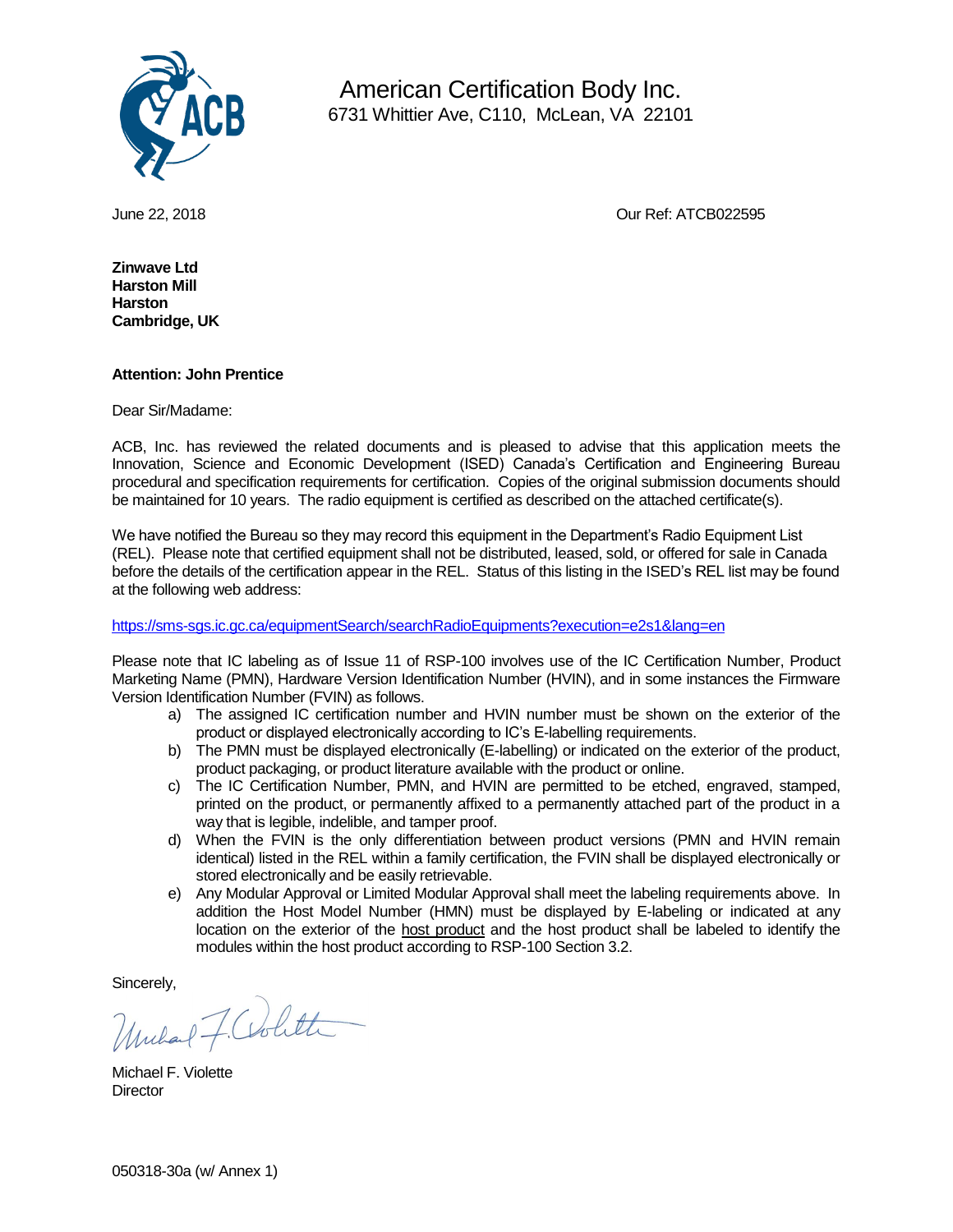

Certification of equipment means only that the equipment has met the requirements of the above noted specification. License applications, where applicable to use certified equipment, are acted on accordingly by the ISED issuing office and will depend on the existing radio environment, service and location of operation.

This certificate is issued on condition that the holder complies and will continue to comply with the requirements of the radio standards specifications and procedures issued by ISED. The equipment for which this certificate is issued shall not be manufactured, imported, distributed, leased, offered for sale, or sold unless the equipment complies with the applicable technical specifications and procedures issued by ISED.

I hereby attest that the subject equipment was tested and found in compliance with the above-noted specification.

ORIGINAL DATE OF ISSUE: June 22, 2018 REVISED DATE OF ISSUE: N/A

La certification du matériel signifie seulement que le matériel a satisfait aux exigences de la norme indiquée ci-dessus. Les demandes de licences nécessaires pour l'utilisation du matériel certifié sont traitées en conséquence par le bureau de délivrance d'ISDE et dépendent des conditions radio ambiantes, du service et de l'emplacement d'exploitation.

Le présent certificat est délivré à condition que le titulaire satisfasse et continue de satisfaire aux exigences et aux procédures d'ISDE. Le matériel à l'égard duquel le présent certificat est délivré ne doit pas être fabriqué, importé, distribué, loué, mis en vente ou vendu à moins d'être conforme aux procédures et aux spécifications techniques applicables publiées par ISDE.

J'atteste par la présente que le matériel a fait l'objet d'essai et jugé conforme à la spécification ci-dessus.

**Michael F. Violette Director**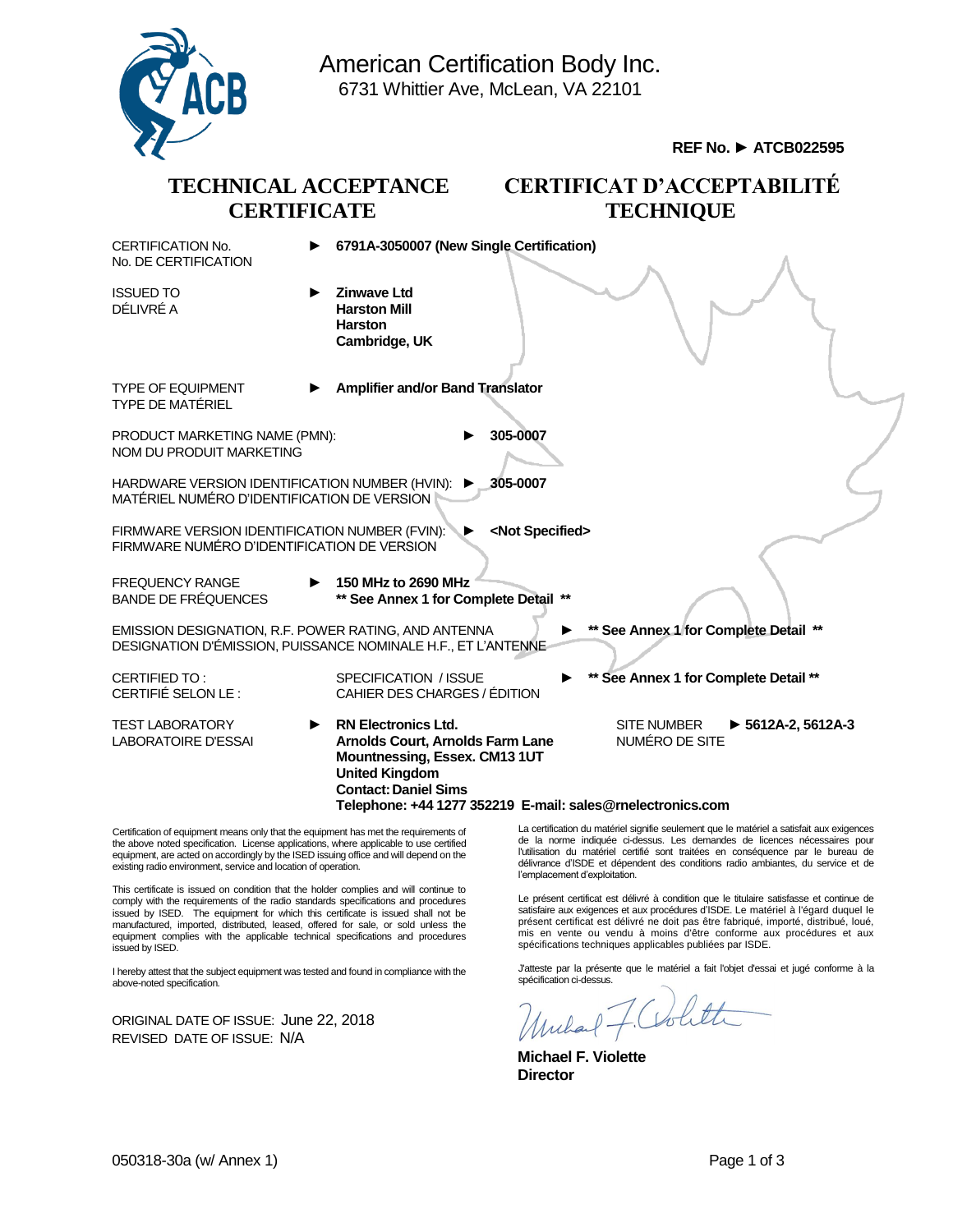

American Certification Body Inc. 6731 Whittier Ave, McLean, VA 22101

**REF No. ►ATCB022595**

## **TECHNICAL ACCEPTANCE CERTIFICATE (ANNEX 1)**

## **Technical Features and Characteristics**

The device includes the following features and characteristics:

| <b>RSS Standard</b> |               | <b>Frequency</b>  | <b>Modulation</b>      | <b>Minimum RF</b>            | <b>Maximum RF</b>            | <b>Emission</b>   |
|---------------------|---------------|-------------------|------------------------|------------------------------|------------------------------|-------------------|
| RSS#                | <b>Issue#</b> | <b>Band (MHz)</b> | <b>Method</b>          | <b>Output Power</b><br>Level | <b>Output Power</b><br>Level | <b>Designator</b> |
| <b>RSS-131</b>      | 3             | 150 - 174         | C4FM (QPSK)            | 0.001 W conducted            | 0.032 W conducted            | G1E               |
| <b>RSS-131</b>      | 3             | 150 - 174         | $FM \pm 2.5kHz$ dev'n  | 0.001 W conducted            | 0.032 W conducted            | F <sub>3</sub> W  |
| <b>RSS-131</b>      | 3             | 406.1 - 430       | C4FM (QPSK)            | 0.001 W conducted            | 0.08 W conducted             | G1E               |
| <b>RSS-131</b>      | 3             | $406.1 - 430$     | $FM \pm 2.5$ kHz dev'n | 0.001 W conducted            | 0.08 W conducted             | F <sub>3</sub> W  |
| <b>RSS-131</b>      | 3             | $406.1 - 430$     | FM ±5.0kHz dev'n       | 0.001 W conducted            | 0.08 W conducted             | F3W               |
| <b>RSS-131</b>      | 3             | 456 - 470         | C4FM (QPSK)            | 0.001 W conducted            | 0.08 W conducted             | G1E               |
| <b>RSS-131</b>      | 3             | 456 - 470         | FM ±2.5kHz dev'n       | 0.001 W conducted            | 0.08 W conducted             | F3W               |
| <b>RSS-131</b>      | 3             | 456 - 470         | $FM \pm 5.0$ kHz dev'n | 0.001 W conducted            | 0.08 W conducted             | F <sub>3</sub> W  |
| <b>RSS-131</b>      | 3             | 769 - 775         | C4FM (QPSK)            | 0.001 W conducted            | 0.1 W conducted              | G <sub>1</sub> E  |
| <b>RSS-131</b>      | 3             | 799 - 805         | C4FM (QPSK)            | 0.001 W conducted            | 0.1 W conducted              | G1E               |
| <b>RSS-131</b>      | 3             | $716 - 756$       | <b>QPSK</b>            | 0.001 W conducted            | 0.1 W conducted              | W9W               |
| <b>RSS-131</b>      | 3             | $716 - 756$       | 16-QAM / 64-QAM        | 0.001 W conducted            | 0.1 W conducted              | W9W               |
| <b>RSS-131</b>      | 3             | 851 - 869         | C4FM (QPSK)            | 0.001 W conducted            | 0.1 W conducted              | G <sub>1</sub> E  |
| <b>RSS-131</b>      | 3             | 851 - 869         | FM ±5.0kHz dev'n       | 0.001 W conducted            | 0.1 W conducted              | F3W               |
| <b>RSS-131</b>      | 3             | 869 - 894         | <b>QPSK</b>            | 0.001 W conducted            | 0.1 W conducted              | F9W               |
| <b>RSS-131</b>      | 3             | 869 - 894         | 16-QAM / 64-QAM        | 0.001 W conducted            | 0.1 W conducted              | W9W               |
| <b>RSS-131</b>      | 3             | $929 - 930$       | <b>FSK</b>             | 0.001 W conducted            | 0.1 W conducted              | F3E               |
| <b>RSS-131</b>      | 3             | $931 - 932$       | <b>FSK</b>             | 0.001 W conducted            | 0.1 W conducted              | F3E               |
| <b>RSS-131</b>      | 3             | 1930 - 1995       | <b>QPSK</b>            | 0.001 W conducted            | 0.1 W conducted              | F9W               |
| <b>RSS-131</b>      | 3             | 1930 - 1995       | 16-QAM / 64-QAM        | 0.001 W conducted            | 0.1 W conducted              | W9W               |
| <b>RSS-131</b>      | 3             | 2110 - 2180       | <b>QPSK</b>            | 0.001 W conducted            | 0.1 W conducted              | F9W               |
| <b>RSS-131</b>      | 3             | 2110 - 2180       | 16-QAM / 64-QAM        | 0.001 W conducted            | 0.1 W conducted              | W9W               |
| <b>RSS-131</b>      | 3             | 2345 - 2360       | <b>QPSK</b>            | 0.001 W conducted            | 0.037 W conducted            | F9W               |
| <b>RSS-131</b>      | 3             | 2345 - 2360       | <b>QPSK</b>            | 0.001 W conducted            | 0.037 W conducted            | F9W               |
| <b>RSS-131</b>      | 3             | 2345 - 2360       | 16-QAM / 64-QAM        | 0.001 W conducted            | 0.037 W conducted            | W9W               |
| <b>RSS-131</b>      | 3             | 2500 - 2690       | <b>QPSK</b>            | 0.001 W conducted            | 0.1 W conducted              | F9W               |
| <b>RSS-131</b>      | 3             | 2500 - 2690       | 16-QAM / 64-QAM        | 0.001 W conducted            | 0.1 W conducted              | W9W               |

ORIGINAL DATE OF ISSUE: June 22, 2018 REVISED DATE OF ISSUE: N/A